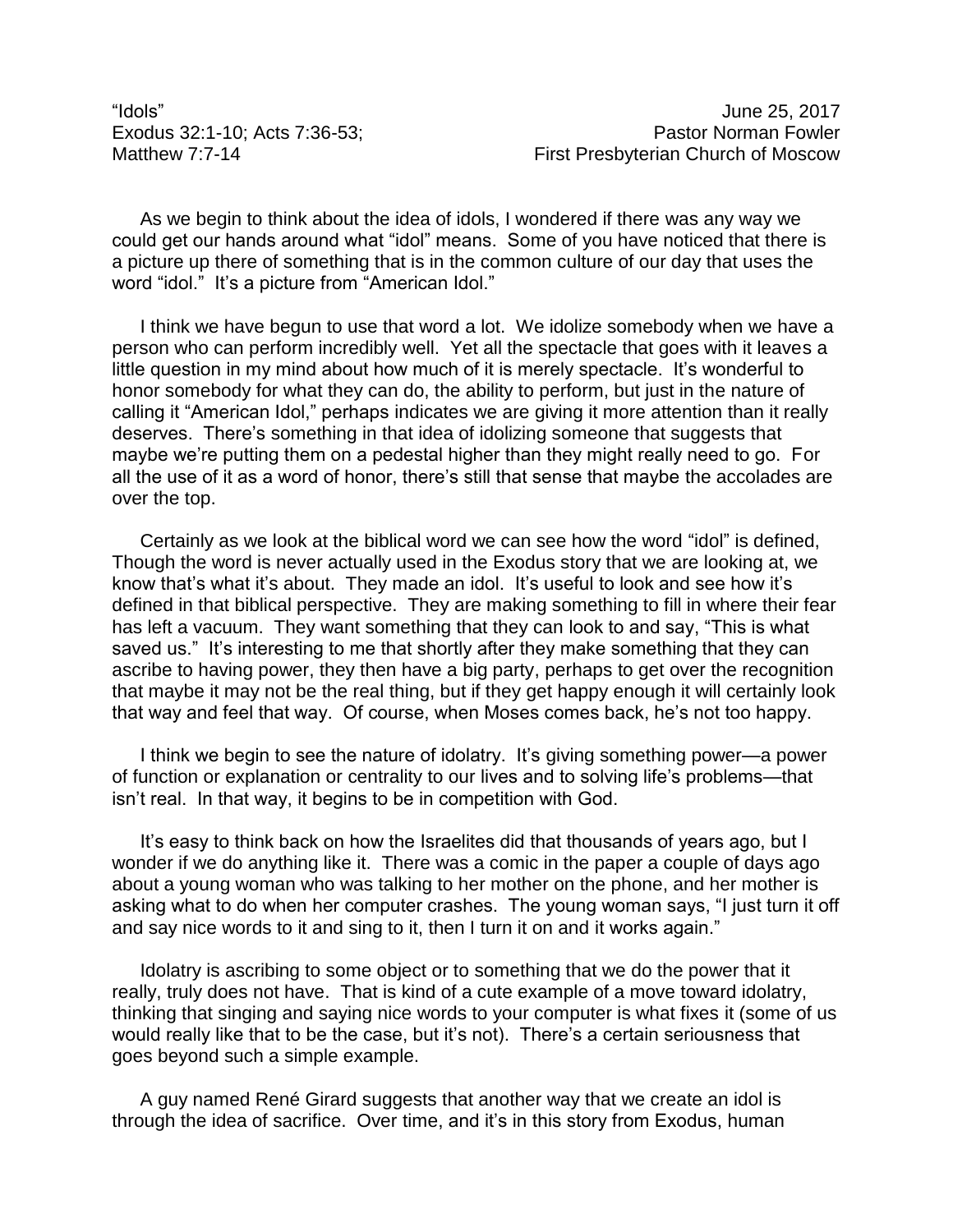beings have come and sacrificed to their idol. It's the idea of ascribing power to making a sacrifice and changing the way the world works, how a deity acts, and/or how the divine influences things. His suggestion is that the idea of sacrificing something becomes powerful because it often coincided with the thing being solved in the first place. Sometimes by blaming a certain group of people, making them the sacrifice, the rest of the people are no longer in tension with one another and gather around because they have something to focus on. That sacrifice begins to take on the form of idolatry. It's what makes things better when it's really more a function of how human beings work. The question is do we continue to form idols? Is there a way in our own lives that we do some kind of idolatry?

I think that there's not that much difference between us and those folks many, many years ago. It seems to me that often what idolatry is all about is not listening to the right voices. Shakespeare wrote *Othello*, a play about an unusual combination of a Moor and a young woman, and they are very much in love. But then Othello listens to the wrong voice. His advisor, Iago, tells him that his wife is unfaithful, and through his own pride and arrogance and inability to listen to the right voices, it ends in tragedy. So you might say the idol is his own honor, or the idea that he is right in spite of everything else, a lack of humility.

If we look at the breadth of times where we can see things that are combinations of not listening to what is right, we can go from the Iago of Shakespeare to the Iago of *Aladdin*. Something about that breadth in itself—a Disney movie to Shakespeare—both of them about listening to voices that aren't being true leading to tragedy, although in Aladdin you have a hero come and avert the tragedy. Idolatry seems to me to be listening to the voice that isn't true and letting it become central to our lives and shaping who we are.

I bet we could look across the span of movies and find how many times it is that the movie is about somebody who takes something that is not right and thinks it is, and it causes all kinds of problems. The question in my mind is what is the remedy? We'll come back to that later.

It seems that people have recognized for a long time that we do this. From Calvin to present day there's the suggestion that the human heart is a factory for idolatry. We tend to look for things to solve our problems in an easier way, or the way we think will work. I think there are some things that drive that. I think one of the things that drives that is our pride. We don't want to be wrong; we want to make sure we are right. Another thing that drives it sometimes is our fear. We want to solve our fear, so we do what we think will quickly solve that fear. Too often I think that leads us to force things, or even leads to violence. Perhaps it can be something as easy as an expectation or sense of entitlement that we shape things around—our fear of not getting what we think we should get. We could think a lot about the ways that forces in our own lives lead us to do those kinds of things. What might it be in my own life that I give some kind of centrality to that shapes things in a way that might be in conflict with the way Jesus would lead us?